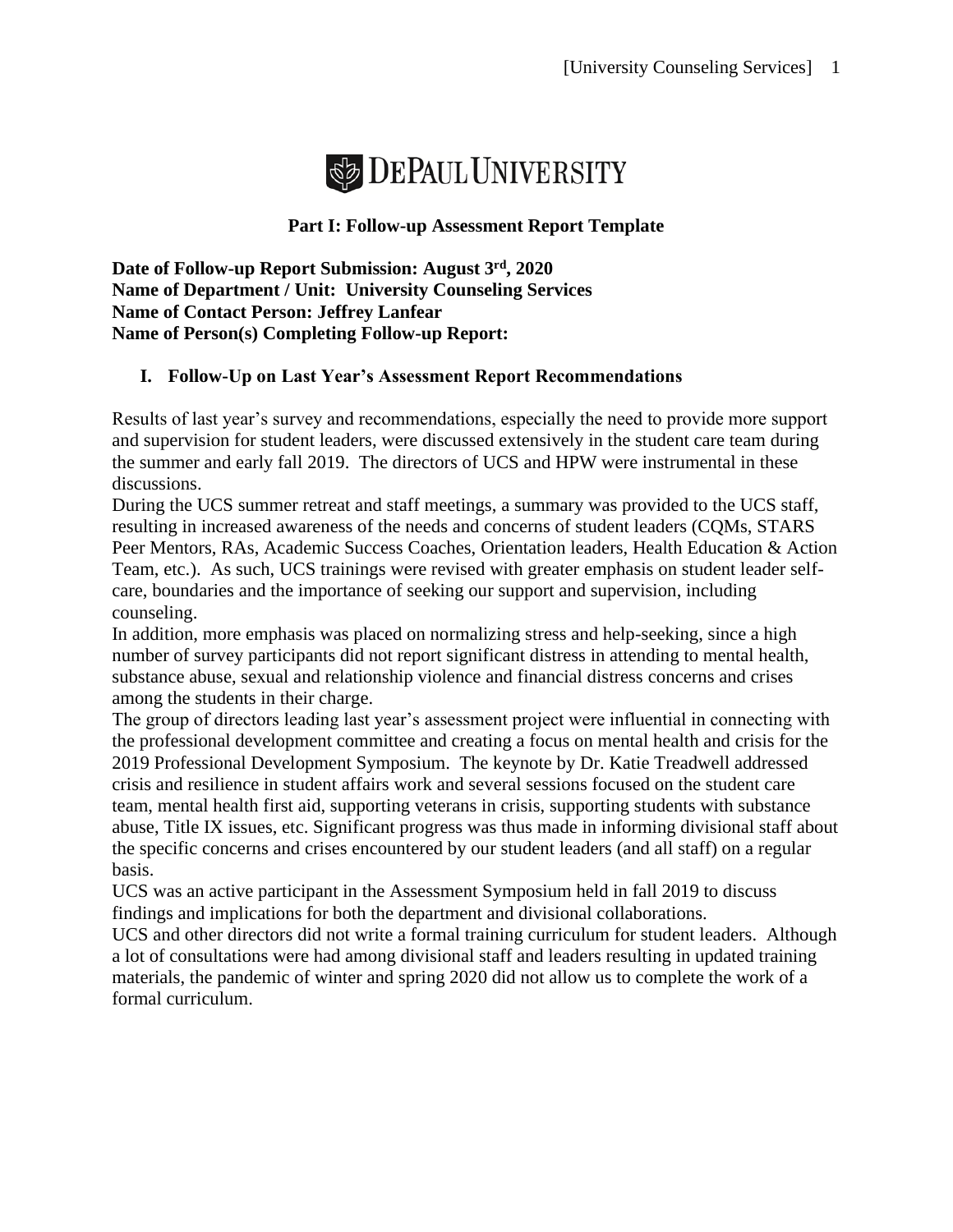

## **Part II: Annual Assessment Report Template: Learning** Academic Year: 2019-2020

**Date of Report Submission: November 2nd, 2020 Name of Department / Unit: University Counseling Services Name of Contact Person: Rachana Doshi Name of Person(s) completing report or contributing to the project: Rachana Doshi, Psy.D.**

## **I. Abstract**

This learning assessment project examined students' ability to identify coping skills gained from engaging in group therapy at University Counseling Services. Students who participated in group therapy were administered surveys to determine if they could identify at least one coping skill learned after their participation in group therapy during the Winter Quarter of 2020. By analyzing the data, 96% of students were able to meet expectations for identifying at least one coping strategy. Major themes that emerged included students increasing their self-awareness, students learning to build connections in relationships, and students increased ability to understand their emotions. The findings in this project suggest the importance of expanding the group therapy program and that UCS will have a goal of adding an additional interpersonal process group for the 2020-2021 academic year.

## **II. Assessment Question**

To what extent does group therapy contribute to students' ability to describe healthy coping strategies?

## **III. Introduction & Context Project Overview**

The aim of the assessment project was to identify if students who participated in group counseling at University Counseling Services (UCS) were able to describe healthy coping strategies.

#### **Learning Outcomes Assessed**

The Program Area Learning Outcome for UCS indicates that students who participate in activities and services that increase intrapersonal and interpersonal learning will be able to describe healthy coping strategies. Specifically, this assessment project is looking to assess whether students who are engaged in group counseling sessions are able to describe healthy coping strategies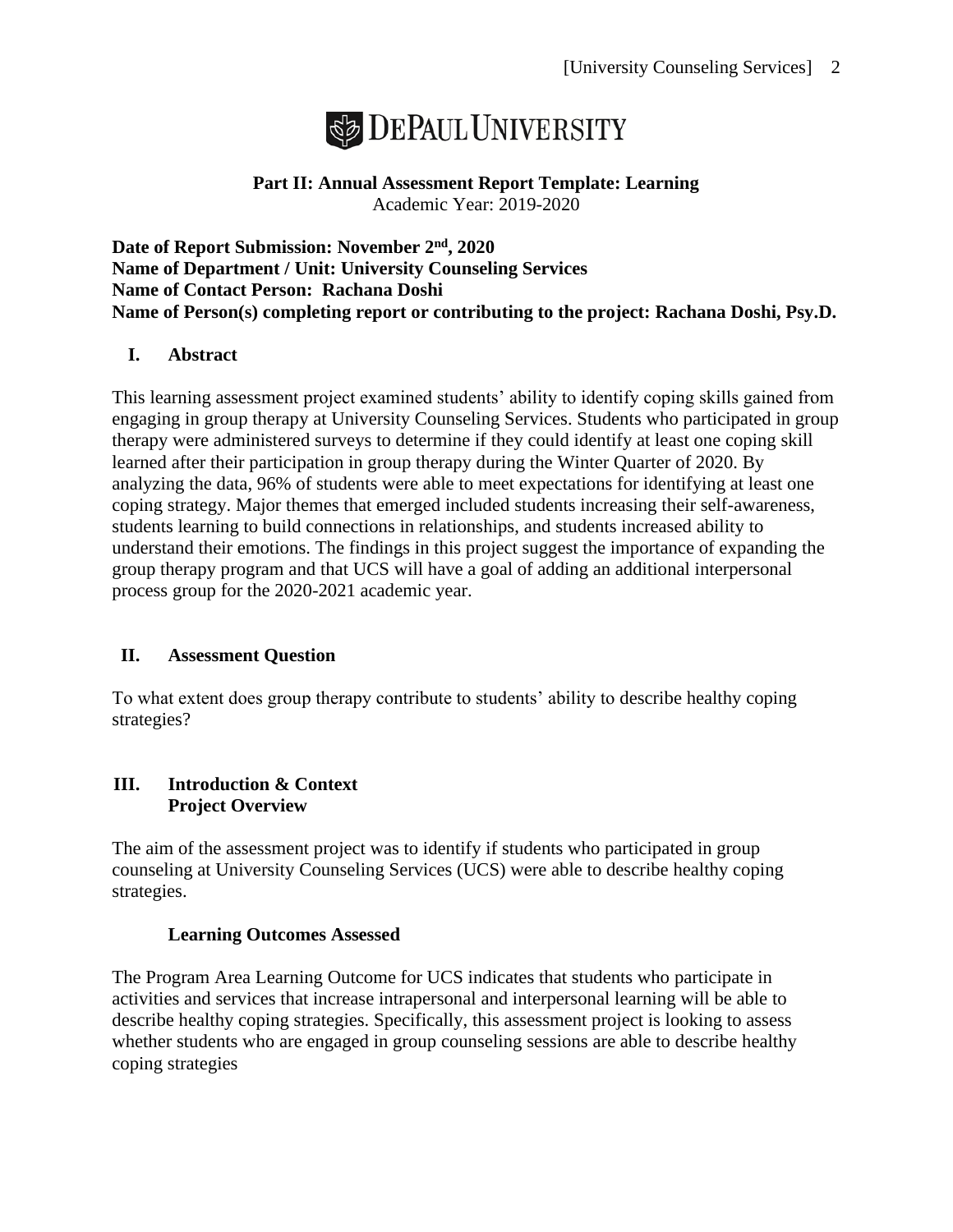#### **Context for This Year's Report**

The goal of this project is to understand student learning, specifically learning of coping skills, after students participate in group counseling at UCS. We wanted to assess for this because we currently do not have an assessment in place to understand what specifically students are learning from group therapy services. We have assumptions of what they may be learning according to literature related to group therapy but have not gathered that information directly from students up until this point. Group therapy is also essential to UCS services in that it allows for multiple students to have access to services and clinicians during one appointment time. This helps with supporting the volume of students that are looking for services and helps to ensure students have mental health support through the university. It also contributes to students experiencing a campus space that values and appreciates inclusivity and diversity and helps foster a sense of belonging and connection to the DePaul community.

In terms of how this assessment project relates to the larger university strategic plan, group therapy directly contributes to the second strategic priority: "Ensure a welcoming, engaging, diverse, and inclusive campus environment." It also contributes to the third strategic priority: "Excel in preparing all students for global citizenship and success" through helping students increase their ability at effective communication. They also increase their ability to reflect on complex social and cultural issues and have exposure to diversity of opinions and ways of thinking.

The foundation for the goals of group therapy at UCS are derived from the writings and theory of Dr. Irvin Yalom. He has identified a multitude of therapeutic factors that are gained from group therapy. These factors include imparting information, development of socializing techniques, imitative behavior, catharsis, cohesiveness, interpersonal learning-input and interpersonal learning-output (Yalom & Leszcz, 2005). Imparting information involves group facilitators sharing information about mental health and guidance around interpersonal dynamics occurring within the group. In addition, information is shared and learned through group members providing advice and suggestions. According to Yalom & Leszcz (2005), group members learn to develop advanced social skills that help them with knowing how to respond to others, engage in effective conflict resolution, and increase their ability to have empathy for others. Group members also begin to engage in imitative behavior of group facilitators or senior group members, where they begin to learn through the observation of other group members' selfexploration. This allows for group members to then begin to experiment with new ways of communicating and connecting with others (Yalom &Leszcz, 2005). Group involves interpersonal learning where group members learn to understand their interpersonal impact through receiving feedback from other members. The member and facilitators come together to create a space that allows for members to interact with each other in a more adaptive way (Yalom &Leszcz, 2005). We at UCS believe that these therapeutic factors can impact student engagement and student success. Group can help students feel a sense of belonging and connectedness through the experience of these therapeutic factors.

#### **IV. Data Collection & Methodology Population and Sample**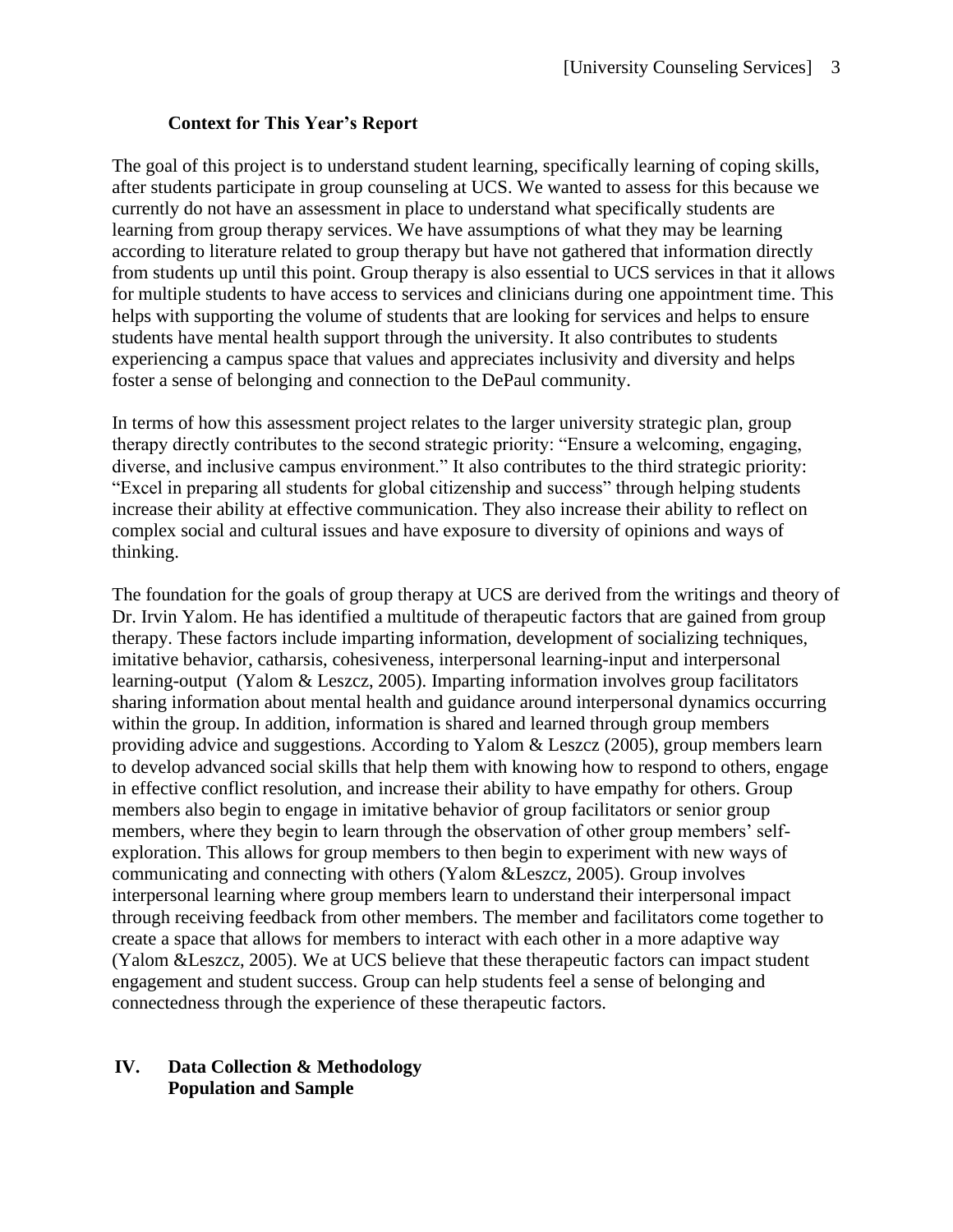In 2019-2020, UCS provided four counseling groups during Fall and Winter Quarters. We ceased groups for Spring Quarter due to the COVID-19 pandemic. For this project, we specifically focused on surveying students who participated in group counseling during Winter Quarter of 2020. The students ranged in age, race, sexual orientation, gender, and year in school. The four groups were comprised of two All Gender interpersonal process groups located at the Lincoln Park Campus, a Women's interpersonal process group located at the Lincoln Park Campus, and one All Gender interpersonal process group located at the Loop Campus. The population was all students who participated in group therapy during the 2019-2020 year. I decided on sampling group members specifically from the Winter Quarter 2020 group, which in total comprised between 31-34 group members throughout the duration of the quarter. On average, each group had between 7-9 members. The specific sample of students we invited to participate in this assessment project were students that were present for the final group of the quarter. A total of twenty-five students were given the survey due to them being in attendance during the final group of Winter Quarter. The information gathered from these students ensure a representable sample to make generalized claims about all students who may attend group counseling.

#### **Data Collection**

For data collection, we used surveys to measure student learning (Appendix A). These surveys were designed specifically for the assessment project and were administered during the last group counseling session during Winter Quarter of 2020 for four different groups by the respective group facilitators. The surveys were given in-person after the session ended. The survey was created by the Group Coordinator/Staff Psychologist at UCS (Dr. Rachana Doshi) and the information collected within the survey was demographic information (age, gender, sexual orientation, race, year in School) and a question asking students to describe at least one coping strategy that they had learned in group. We did not collect student ID information to preserve confidentiality and to prevent jeopardizing the clinical relationship with the students. We decided to assess at the end of winter quarter to allow time for group members to become acquainted with the process of group therapy. In addition, it takes time to refer students to begin group, as a result we did not assess during Fall 2019 due to groups historically not beginning until the third or fourth week of classes, leaving members to participate for less than six sessions. I also did not administer a survey during Spring Quarter 2020 due to the deadlines indicated for this assessment project, which would not have left sufficient time to complete the project.

#### **Data Analysis**

In order to analyze and interpret the results, I used quantitative and qualitative data analysis. A one-question survey was administered asking participants to describe at least one coping strategy that they learned in group. I created a rubric to assess the extent to which students demonstrated an ability to identify coping strategies. This rubric had one domain related to students' ability to identify at least one coping strategy. Three scoring levels were created to reflect student learning: fails to meet expectations, meets expectations, and exceeds expectations. Fails to meet expectations indicates a student's inability to identify a coping skill, meets expectations indicates that the student identified one coping skill, and exceeds expectations indicates that the student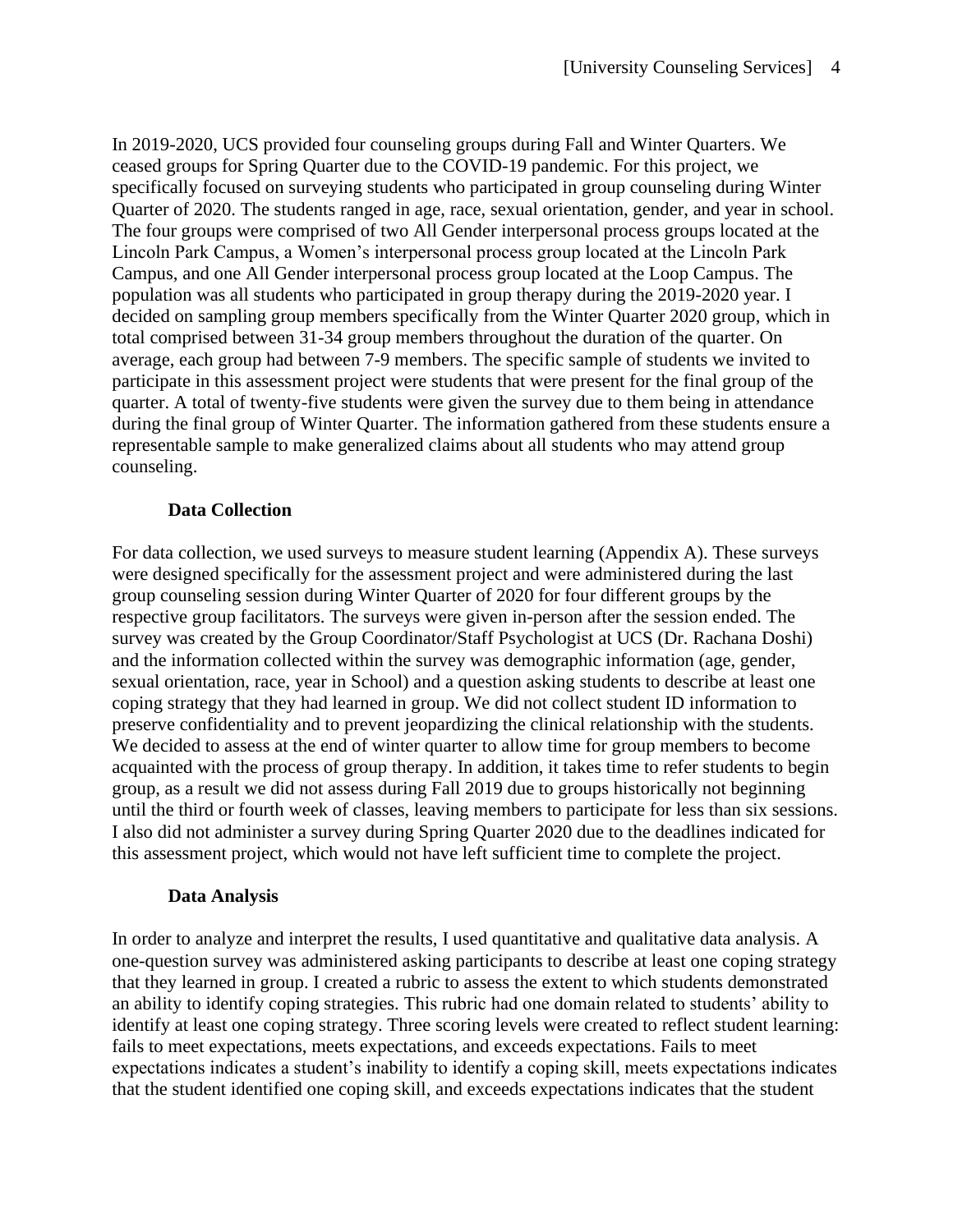was able to identify at least two coping skills. In addition, qualitative data analysis was done to identify common themes in group members' responses.

## **Participant Consent**

Participants were informed about the assessment project the week prior to administering the surveys. The respective group facilitators informed participants that participation was optional. The surveys were anonymous and did not collect any identifying information other than demographic information. The surveys were given to the Group Coordinator, which she stored in a locked cabinet in her DePaul office.

## **V. Data & Findings Response Rate and Demographics**

The number of students that participated in the survey were 25 group members across four therapy groups. The four groups had expected a total of 33 students to be in attendance but only 25 students attended the final group, yielding a response rate of 76%. Demographic data was collected within the survey, but was not specifically examined in the assessment report.

# **Key Findings**

The participants were asked about demographic information in their surveys (Appendix C). In terms of gender, 68% identified as women, 28% male, and 4% prefer not to answer. The age range was between 18-34 years with a mean age of 21.4 years and median age of 20. Graduate students comprised 12% and undergraduate students comprised 88% of members. In terms of race, 48% identified as White, 12% as Latinx, 8% as African American, 8% as Asian, 8% as Indian, 4% as Middle-Eastern, and 12% as Biracial. Finally, in terms of sexual orientation, 52% identified as Heterosexual, 28% as Bisexual, 8% as Gay, and 4% each as Asexual, Pansexual, and prefer not to answer. The key findings for the assessment project reflect that 60% of group participants exceed expectations by identifying more than one coping strategy, 36% met expectations by identifying one coping strategy and 4% failed to meet expectations by not identifying a coping strategy (Appendix D). Additional findings connected to collected demographic information follow. There was a moderate, inverse relationship between students' age and level of demonstrated learning. The younger a student was, the more likely they were to demonstrate a higher level of learning. Female students are more likely to exceed expectations than male students. Students who identify as LGBQA or pansexual were more likely to exceed expectations while students who identify as heterosexual were more likely to meet expectations. Students of color were slightly more likely to meet or exceed expectations compared to White students (Appendix E).

Group members learned both from an intrapersonal and interpersonal perspective. Major themes within the intrapersonal lens included: identifying emotions, acknowledging emotion, learning to express emotions, increasing self-awareness in relation to one's own emotions, learning selfcompassion, acknowledging one's strengths/ accomplishments, learning to develop selfacceptance, validating one's own emotional experiences, prioritizing self-care, developing coping skills for anxiety management, and increasing distress tolerance. One participant's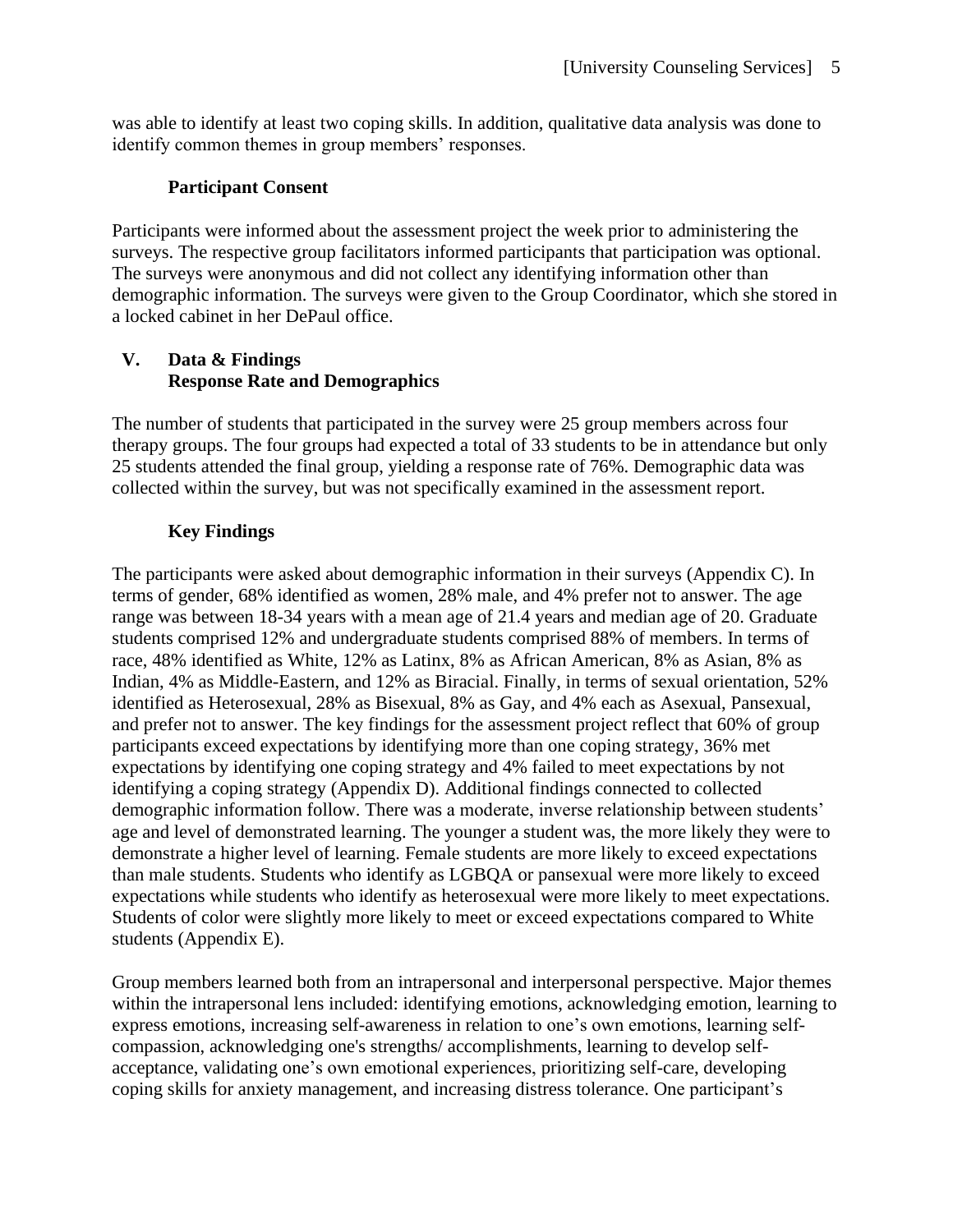response highlights increased self-compassion and self-care, he stated, "thanking yourself, looking back on things you've done and giving yourself credit for them. The importance of taking time to reward yourself and care by doing things you enjoy." Another student discussed the power of connecting to emotions and shared, "vocalizing my emotions-whether that's writing them down, telling them to others, or just saying them out loud to myself; vocalizing my emotions helps me realize what they are and that they are valid."

Several themes also emerged within an interpersonal learning context. These include learning to be assertive, asserting one's needs in relationships, increasing comfort with vulnerability in front of others, learning to ask for and receive support from others, discussing feelings in relationships, challenging assumptions about how one is perceived by others, and learning to provide support to others through active listening and empathy (Appendix B). A group member shared her attempt to open up and challenge her assumptions and stated, "telling people about my problems without worrying they hate me. It's going to help me feel more valid in my emotions." Another participant shared that being in the group taught her how to "be open, talk about it and be real. I have seen how people get advice, get support by talking about what is troubling them and by reaching out to people to talk about it."

| <b>Program Level</b><br><b>Learning Outcome</b>                                                                                                                                                                                                                                              | Number of<br><b>Students</b><br><b>Assessed</b> | <b>Number of Students with</b><br><b>Acceptable or Better</b><br><b>Performance</b>                                                                                                                              |
|----------------------------------------------------------------------------------------------------------------------------------------------------------------------------------------------------------------------------------------------------------------------------------------------|-------------------------------------------------|------------------------------------------------------------------------------------------------------------------------------------------------------------------------------------------------------------------|
| Students who<br>participate in activities<br>and services that<br>increase interpersonal<br>and intrapersonal<br>learning will be able to<br>describe healthy coping<br>strategies. The service<br>we assessed was<br>specifically<br>interpersonal process<br>group counseling<br>sessions. | 25 students within<br>four process<br>groups    | 24 students<br>(Acceptable or Better)<br>Performance was calculated<br>based on if students who<br>participated in group were<br>able to identify at least one<br>coping skill learned through<br>group therapy) |

## **VI. Discussion & Interpretation of Findings**

Key Findings (Quantitative Data):

- Twenty-four out of twenty-five group members or 96% of the sample were able to identify at least one coping skill after group ended. These results confirm that group members are learning coping strategies even if the service provided is not didactic in nature but is more experiential.
- 60% of group members were able to identify at least two coping strategies. This data reveals that students picked up various strategies throughout the duration of group.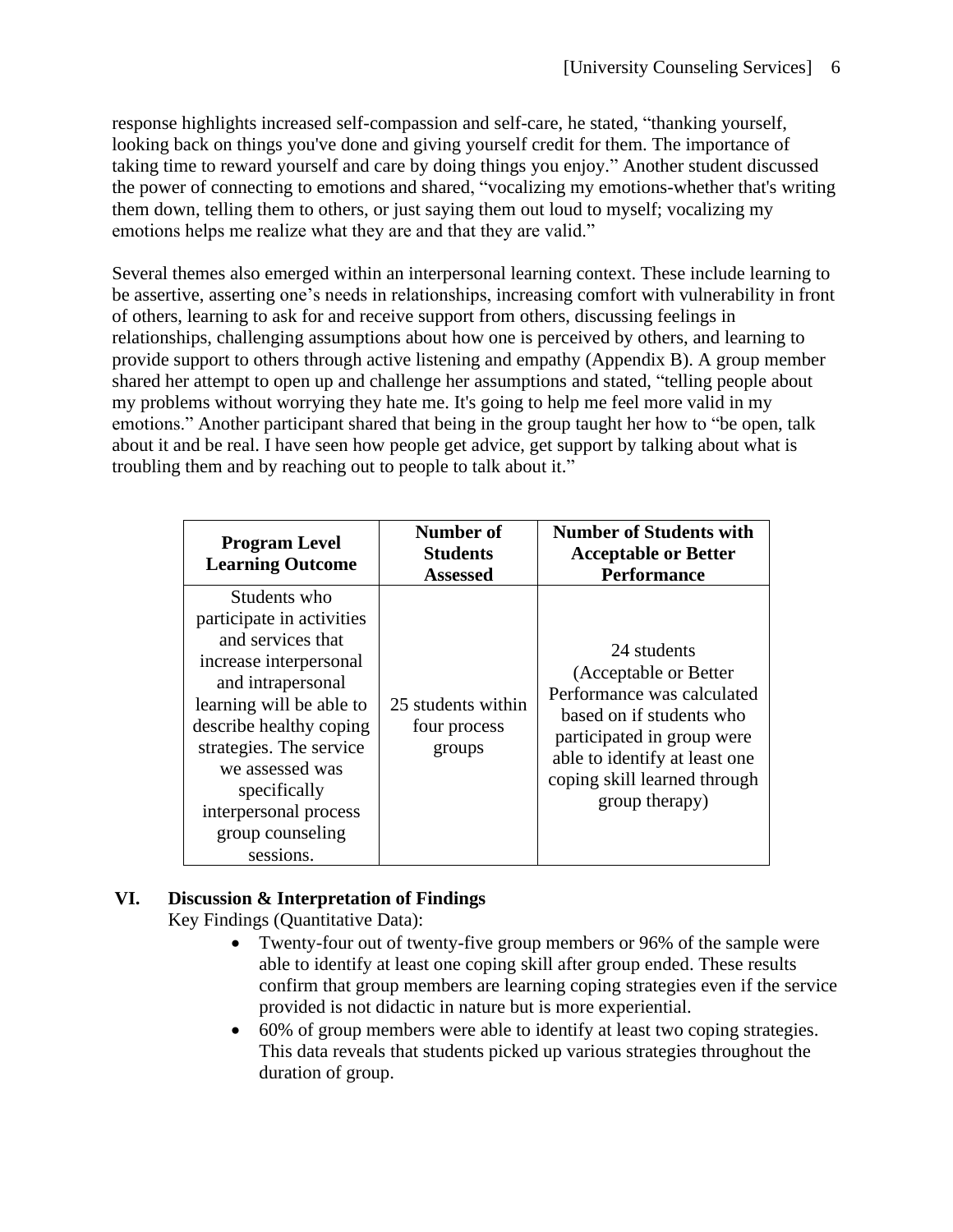• In looking at the statistical data in terms of demographic information, students within marginalized communities (gender, race, sexual orientation), appeared to meet or exceed expectations in comparison to their majority counterparts. Understanding these differences would be a good area of further research.

Key Findings (Qualitative Data):

- A theme that emerged qualitatively in the data suggests group members increased their ability to identify and validate emotions, increase selfcompassion, and identify tools to help with emotional regulation. The therapeutic factors suggested by Yalom & Leszcz (2005) seem to be demonstrated include imparting of information, imitative behavior, and catharsis.
- The data also reflected group members' increased learning of how to build connections and develop relationships with others. This was not explicitly discussed in a didactic manner during the group sessions, but was rather accomplished through experiential learning. Based on the group members' responses, several had indicated learning to "speak up," listen to others, and to rely on others for support.

The assessment project data reflected what group facilitators anticipated group members were gaining from group therapy, particularly the therapeutic factors listed by Yalom & Leszcs (2005). A few challenges that were encountered included not all group members being present at the final group leading to less members surveyed, In addition, the data did not fully capture what learning occurred in group therapy. I think this was due to group members being asked an openended question. One consideration was to have listed several coping skills that were hypothesized to be learned in group therapy and have members identify which ones they resonated with. The results in this survey help support the importance of group therapy and push to expand our group program. Further, this data reveals how helpful group therapy can be, given the current pandemic and the quarantine. With increased isolation and disconnection for students, group therapy can be source of social and emotional support and give students a sense of community and connection to DePaul.

## **VII. Recommendations and Plans for Action**

#### **Recommendations**

• Due to the pandemic and having to transfer services to a virtual space, UCS decided to launch two online interpersonal process group for Fall Quarter 2020 instead of the four groups we had going last academic year. It is recommended that UCS continue to expand our online group therapy program.

#### **Action Plan**

- Launch a third online interpersonal process group either Winter or Spring Quarter of 2020.
- A barrier to this plan would involve having a sufficient number of members to begin an additional group. We typically start a group with a minimum of six members, as it is typical to have some dropout of members in the first few weeks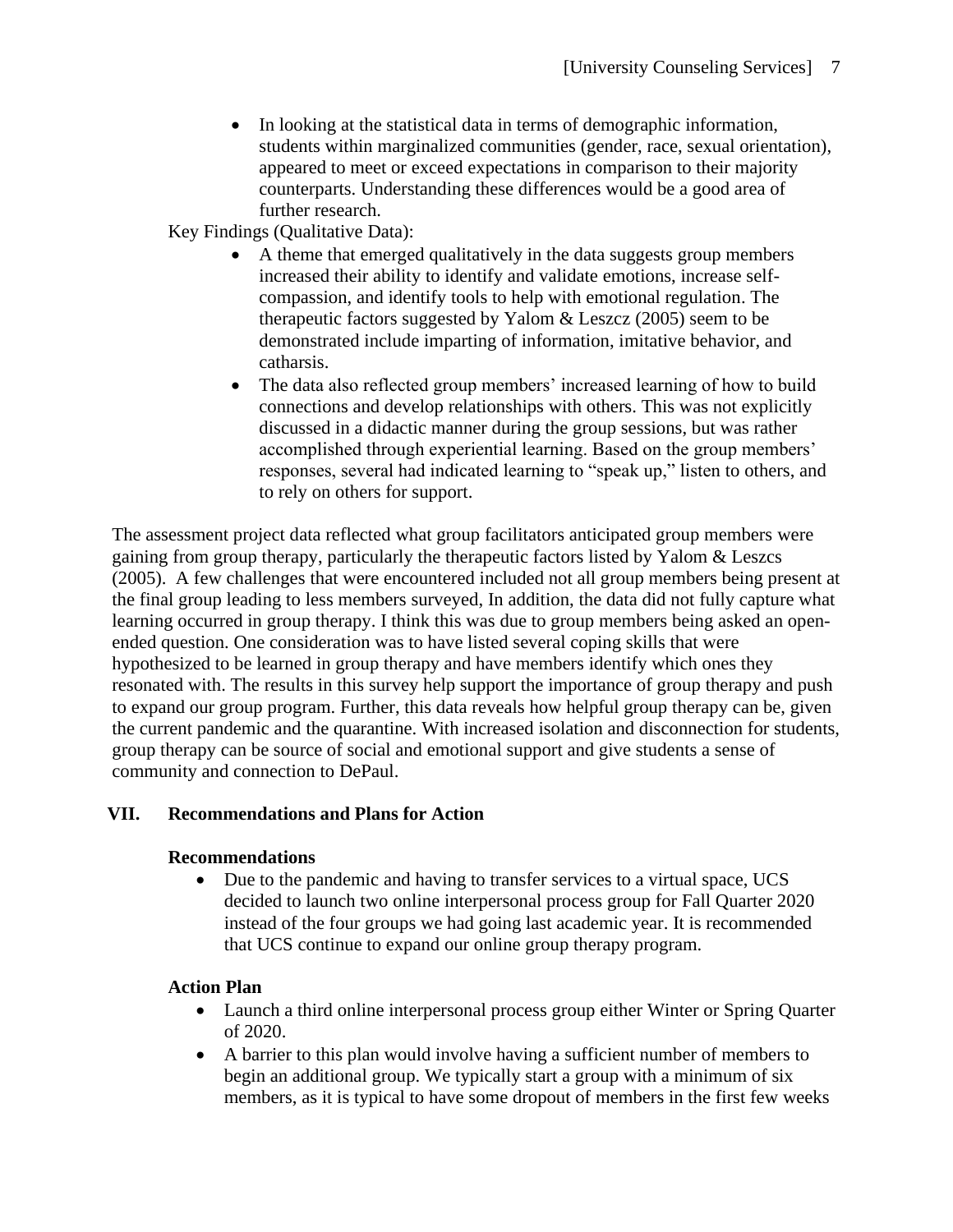of a group. This at times contributes to the delaying of group from starting for a few weeks into the quarter. Also, the quarter system increases the difficulty in retaining members due to students' schedules shifting each quarter. Historically, it has been helpful to have a few senior group members (students that have been in group before) present when starting a new group as these members tend to be consistent in attendance. This results in having to recruit less new members and allows group to start earlier into the quarter.

• Due to licensing laws, UCS is currently limited to providing direct therapy services to students that are residing in Illinios and as a result out of state students would not be able to access group therapy services. This can also limit the amount of students that are referred to group therapy, leading to delaying or preventing a group from forming.

## **Sharing the results**

The results of the assessment project will be shared with UCS staff (particularly those that do not facilitate group) to inform them of the learning that is happening with students who participate in group. The hope is that this can encourage staff members to speak to the benefits of group to students who are inquiring about UCS services, to their individual therapy clients and to other campus partners and student groups/organizations. An important aspect of UCS's mission is to support students from marginalized backgrounds and using these results to communicate positive learning outcomes from group members that may share similar identities can help reduce mental health stigma and increase utilization of UCS services, particularly group therapy.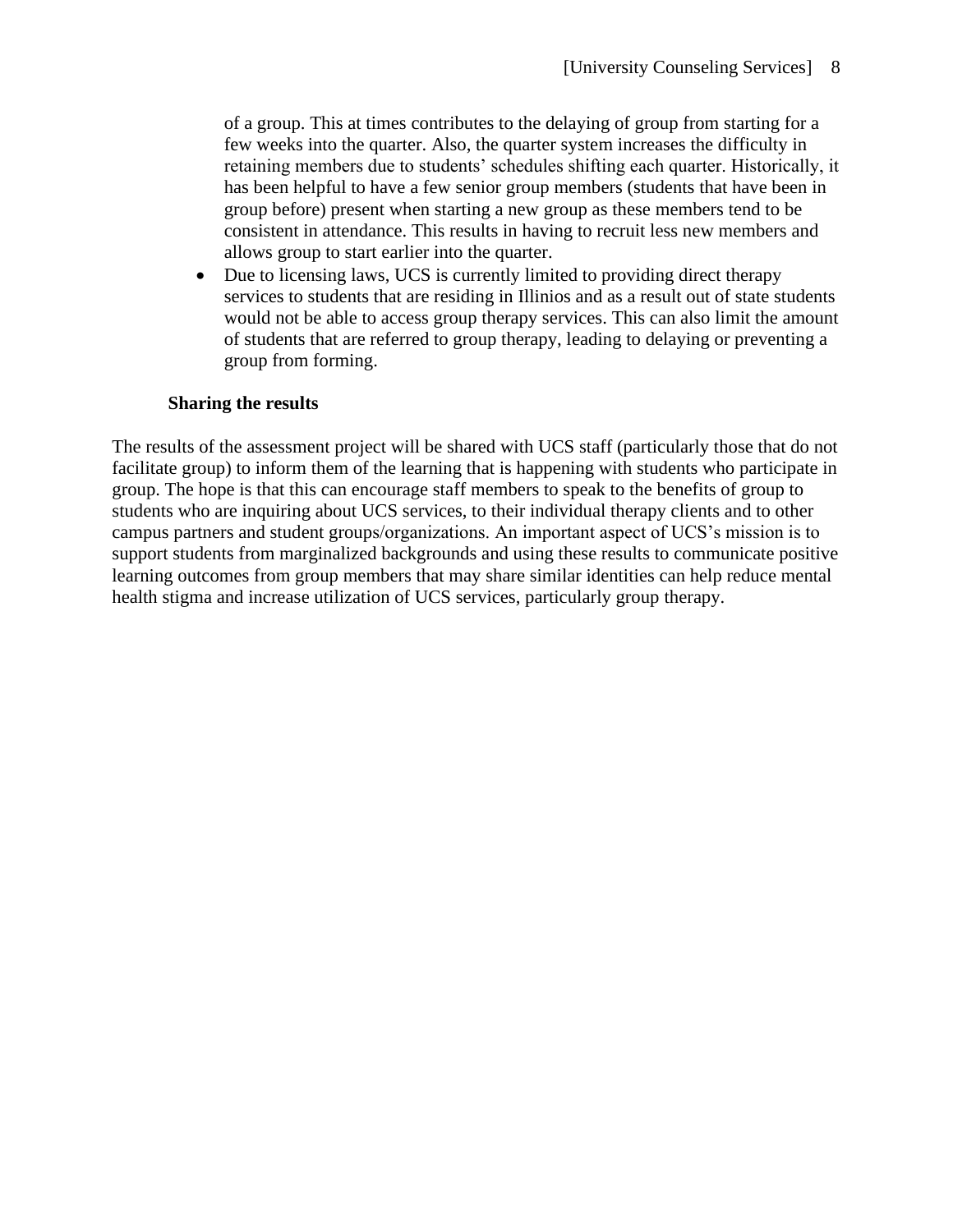# **References**

Yalom, I., & Leszcz, M. (2005). *The theory and practice of group psychotherapy* (5<sup>th</sup> ed.). New York: Basic Books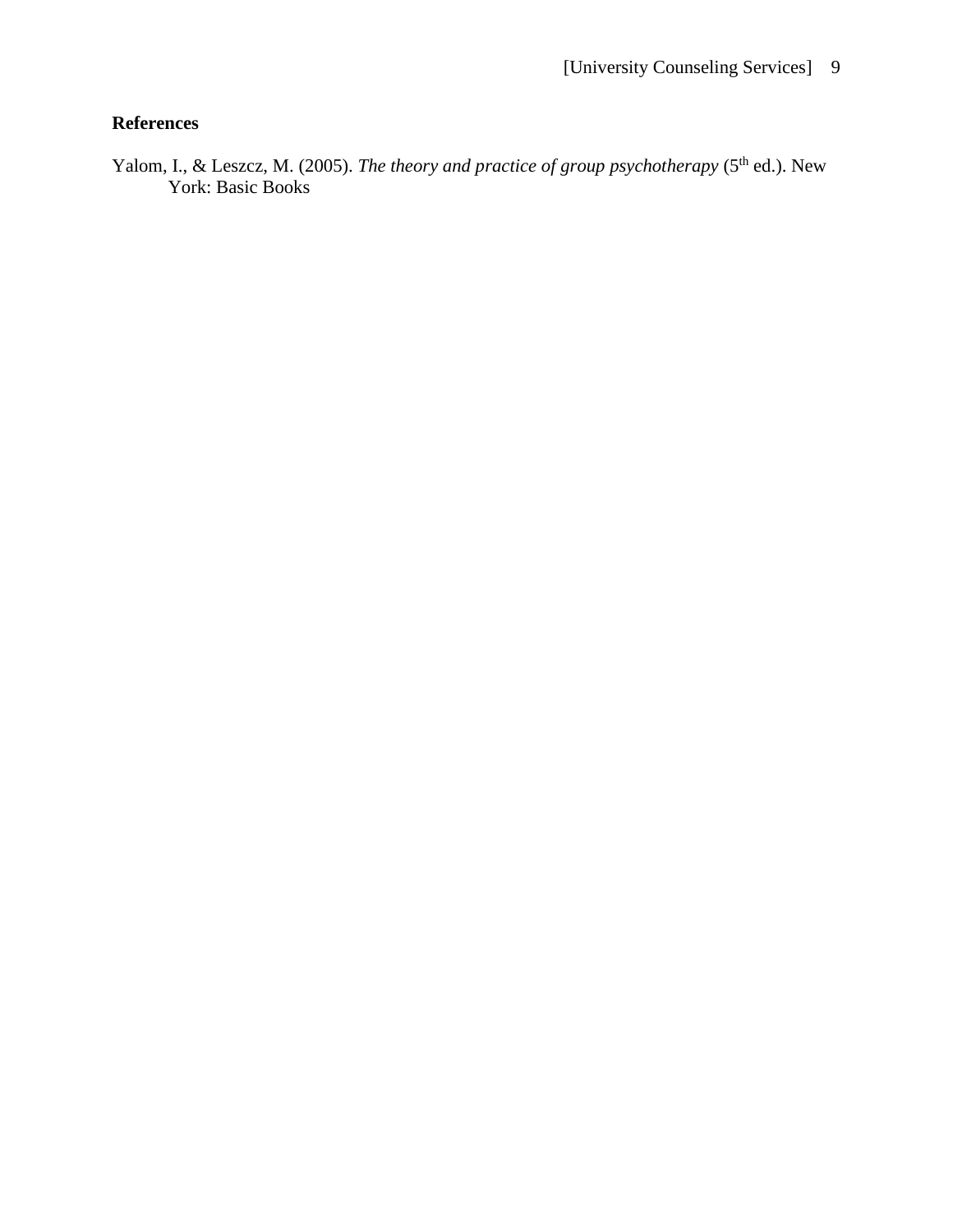

**Appendix** Academic Year: 2019-2020

Date of Report Submission: November 2nd, 2020 Name of Department / Unit: University Counseling Services Name of Contact Person: Rachana Doshi Name of Person(s) completing report or contributing to the project: Rachana Doshi, Psy.D.

## **Appendix A (Group Therapy Survey)**

**Group Therapy Survey – DePaul University Counseling Services:** 

**Group Time & Day/Location:** 

**Date:** 

**Facilitator(s):**

#### Group Participant Information

Please fill-in or circle all answers which apply to you:

**Age**:

**Gender:** Female Male Non-binary Transgender Other(specify): Prefer Not To Answer

**Sexual Orientation:** Heterosexual Gay Lesbian Bisexual Other(specify): Prefer Not To Answer

**Race:** Black/African-American/African Asian/Asian-American/Pacific Islander/Asian Indian Hispanic/Latino/a/Latinx Native American White/European-Am. Middle-Eastern Multi-Racial Other(specify): Prefer Not To Answer

**Year in School:** First-Year Student Sophomore Junior Senior Graduate Level

## Survey Question

In your own words, describe at least one coping strategy you learned in group. If you identify more than one coping strategy, please describe each strategy that you have learned.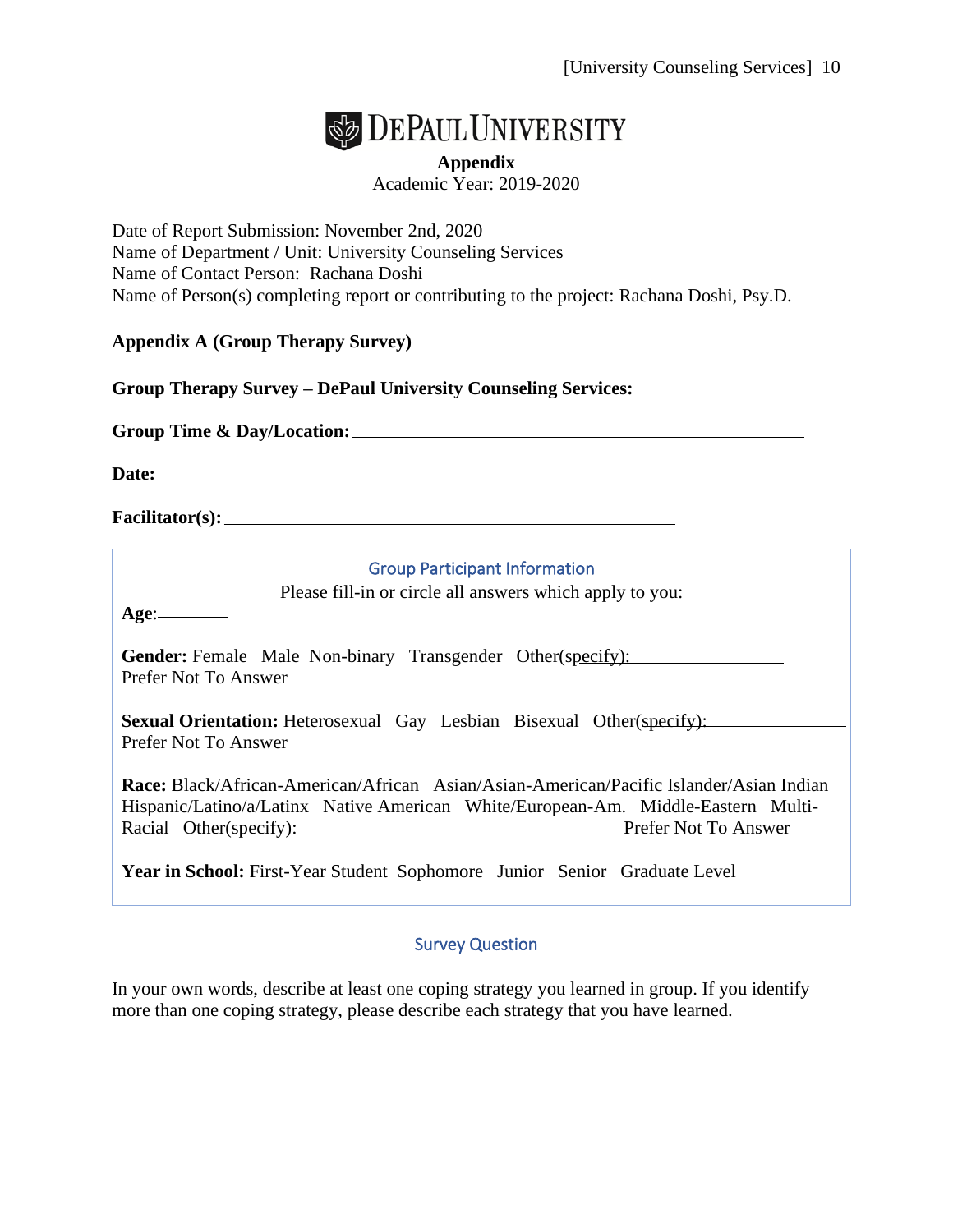|  | <b>Appendix B (Data Results)</b> |
|--|----------------------------------|
|--|----------------------------------|

|             |                           | <b>Fails to Meet</b>                    | <b>Meets</b> | <b>Exceeds</b> |                                                                                                             |     |                                                    |                           |                           |                       |
|-------------|---------------------------|-----------------------------------------|--------------|----------------|-------------------------------------------------------------------------------------------------------------|-----|----------------------------------------------------|---------------------------|---------------------------|-----------------------|
| Participant | Group                     | Expectation   Expectation   Expectation |              |                | <b>Coping Strategy Named</b>                                                                                | Age | Gender                                             | <b>Sexual Orientation</b> | Race                      | <b>Year in School</b> |
|             |                           |                                         |              |                | Thanking an anxious/negative thought to                                                                     |     |                                                    |                           |                           |                       |
|             |                           |                                         |              |                | acknowledge the underlying insecurity/where it                                                              |     |                                                    |                           |                           |                       |
|             |                           |                                         |              |                | comes from and divorce the thought from the idea it                                                         |     |                                                    |                           |                           |                       |
|             | 1 Friday Morning Group    |                                         |              |                | is trying to convey.                                                                                        |     | 20 Female                                          | Heterosexual              | Asian                     | Senior                |
|             |                           |                                         |              |                | Being more willing to speak out about how I'm                                                               |     |                                                    |                           |                           |                       |
|             |                           |                                         |              |                | feeling because my emotions are valid. Also                                                                 |     |                                                    |                           |                           |                       |
|             |                           |                                         |              |                | undertanding that I am improving if it's not                                                                |     |                                                    |                           |                           |                       |
|             | 2 Friday Morning Group    |                                         |              |                | 1 immediate or tangible<br>Vocalizing my emotions-whether that's writing                                    |     | 22 Female                                          | Bisexual                  | African American Senior   |                       |
|             |                           |                                         |              |                | them down, telling them to others, or just saying                                                           |     |                                                    |                           |                           |                       |
|             |                           |                                         |              |                | them out loud to myself; vocalizing my emotions                                                             |     |                                                    |                           |                           |                       |
|             |                           |                                         |              |                | helps me realize what they are and that they are                                                            |     |                                                    |                           |                           |                       |
|             | 3 Friday Morning Group    |                                         |              |                | 1 valid.                                                                                                    |     | 19 Female                                          | Asexual                   | White                     | Sophomore             |
|             |                           |                                         |              |                | Telling people about my problems without worrying                                                           |     |                                                    |                           |                           |                       |
|             |                           |                                         |              |                | they hate me. It's going ot help me feel more valid                                                         |     |                                                    |                           |                           |                       |
|             | 4 Friday Morning Group    |                                         |              |                | 1 in my emotions.                                                                                           |     | 20 Female                                          | Heterosexual              | Indian                    | lunior                |
|             |                           |                                         |              |                | learned to listen and not to respond out of care for                                                        |     |                                                    |                           |                           |                       |
|             | 5 Friday Afternoon Group  |                                         |              |                | what other people have to say.                                                                              |     | 19 Male                                            | Heterosexual              | Indian                    | Sophomore             |
|             |                           |                                         |              |                | learned to be better at listening and                                                                       |     |                                                    |                           |                           |                       |
|             |                           |                                         |              |                | acknowledging my anger instead of letting it control                                                        |     |                                                    |                           |                           |                       |
|             | 6 Friday Afternoon Group  |                                         |              |                | 1 me all the time.                                                                                          |     | 19 Female                                          | Heterosexual              | White                     | Sophomore             |
|             |                           |                                         |              |                | How to talk about how I feel and how stressed I am                                                          |     |                                                    |                           |                           |                       |
|             | 7 Friday Afternoon Group  |                                         |              |                | without having to worry about a solution.                                                                   |     | 19 Female                                          | Bisexual                  | White                     | Freshman              |
|             |                           |                                         |              |                | feel that I learned how to communicate my                                                                   |     |                                                    |                           |                           |                       |
|             |                           |                                         |              |                | feelings more clearly and recognized that if I am<br>anxious about a situation talking about I trust will   |     |                                                    |                           |                           |                       |
|             |                           |                                         |              |                | quell that anxiety. In general, group has also made                                                         |     |                                                    |                           |                           |                       |
|             |                           |                                         |              |                | me way more mindful regarding my emotions and                                                               |     |                                                    |                           |                           |                       |
|             | 8 Friday Afternoon Group  |                                         |              |                | 1 how I feel.                                                                                               |     | 19 Male                                            | Heterosexual              | White                     | Sophomore             |
|             |                           |                                         |              |                | I learned to use healthier coping methods when I                                                            |     |                                                    |                           |                           |                       |
|             |                           |                                         |              |                | am panicked. I learned how to ground myself by                                                              |     |                                                    |                           |                           |                       |
|             | 9 Friday Afternoon Group  |                                         |              |                | analyzing situations.                                                                                       |     | 21 Female                                          | Bisexual                  | Latina                    | Junior                |
|             |                           |                                         |              |                | Cannot remember learning any new coping                                                                     |     |                                                    |                           |                           |                       |
|             | 10 Friday Afternoon Group |                                         |              |                | strategies in this group.                                                                                   |     | 27 Prefer Not To Answer Prefer Not To Answer White |                           |                           | Junior                |
|             |                           |                                         |              |                | When I want to say something (or feel anxious                                                               |     |                                                    |                           |                           |                       |
|             |                           |                                         |              |                | generally), I remember to breathe, relax my                                                                 |     |                                                    |                           |                           |                       |
|             | 11 Friday Afternoon Group |                                         |              |                | shoulders/feet/hands and I am able to calm down.                                                            |     | 22 Male                                            | Heterosexual              | White                     | Senior                |
|             |                           |                                         |              |                | Recognizing my emotions and validating them as                                                              |     |                                                    |                           |                           |                       |
|             |                           |                                         |              |                | necessary but not the end all be all. Expressing                                                            |     |                                                    |                           |                           |                       |
|             |                           |                                         |              |                | myself in a more honest but still compassionate                                                             |     |                                                    |                           |                           |                       |
|             |                           |                                         |              |                | way. I like the idea that my words don't have to be                                                         |     |                                                    |                           |                           |                       |
|             |                           |                                         |              |                | perfect in group. It allows me to better do this                                                            |     |                                                    |                           |                           |                       |
|             | 12 Loop Group             |                                         |              |                | 1 outside of group.                                                                                         |     | 20 Female                                          | Bisexual                  | White                     | Sophomore             |
|             | 13 Loop Group             |                                         |              |                | Appreciating yourself when you take a risk to share<br>more than usual.                                     |     | 21 Male                                            | Heterosexual              | White                     | Junior                |
|             |                           |                                         |              |                | Thanking yourself, looking back on things you've                                                            |     |                                                    |                           |                           |                       |
|             |                           |                                         |              |                | done and giving yourself credit for them. The                                                               |     |                                                    |                           |                           |                       |
|             |                           |                                         |              |                | importance of taking time to reward yourself and                                                            |     |                                                    |                           |                           |                       |
|             | 14 Loop Group             |                                         |              |                | 1 care by doing things you enjoy.                                                                           |     | 18 Male                                            | Gay                       | African American Freshman |                       |
|             |                           |                                         |              |                | One strategy I found helpful is to thank yourself for                                                       |     |                                                    |                           |                           |                       |
|             |                           |                                         |              |                | doing something difficult. It helps me reinforce                                                            |     |                                                    |                           |                           |                       |
|             | 15 Loop Group             |                                         |              |                | positive behaviors when I am not doing so well.                                                             |     | 22 Male                                            | Heterosexual              | Latino                    | Senior                |
|             |                           |                                         |              |                | One coping stragey that I have learned in group is                                                          |     |                                                    |                           |                           |                       |
|             |                           |                                         |              |                | trying to distract myself from whatever I am anxious                                                        |     |                                                    |                           |                           |                       |
|             |                           |                                         |              |                | about at the moment. I feel that when I do this, it                                                         |     |                                                    |                           |                           |                       |
|             | 16 Loop Group             |                                         |              |                | helps until the anxiety dies down.                                                                          |     | 20 Male                                            | Gay                       | White                     | Sophomore             |
|             |                           |                                         |              |                | To say what I want to say. Don't assume people                                                              |     |                                                    |                           |                           |                       |
|             | 17 Loop Group             |                                         |              |                | 1 know what you're thinking.                                                                                |     | 20 Female                                          | Pansexual                 | Latina                    | Sophomore             |
|             |                           |                                         |              |                | To say how I feel to someone. I feel emotions, yet I                                                        |     |                                                    |                           |                           |                       |
|             |                           |                                         |              |                | don't say much. Speaking with those close with me<br>was helpful. I also struggle speaking up, so trying to |     |                                                    |                           |                           |                       |
|             |                           |                                         |              |                | sit close with other people is helpful to make                                                              |     |                                                    |                           |                           |                       |
|             | 18 Loop Group             |                                         |              |                | 1 friends, etc.                                                                                             |     | 18 Female                                          | Heterosexual              | Latina/White              | Freshman              |
|             |                           |                                         |              |                | Check in with friends when feeling overhwelmed.                                                             |     |                                                    |                           |                           |                       |
|             |                           |                                         |              |                | People (at least some) will be responsive even                                                              |     |                                                    |                           |                           |                       |
|             | women s Grou              |                                         |              |                | though it might feel like they wouldn't.                                                                    |     | 34 reman                                           | Heterose                  | ivilgale-Eastern          | Graduai               |
|             |                           |                                         |              |                | The value of taking time for yourself as well as                                                            |     |                                                    |                           |                           |                       |
|             |                           |                                         |              |                | prioritizing my needs before prioritizing the needs                                                         |     |                                                    |                           |                           |                       |
|             | 20 Women's Group          |                                         |              |                | 1 of others. Need to make sure I'm okay first.                                                              |     | 18 Female                                          | Bisexual                  | Indian/White              | Freshman              |
|             |                           |                                         |              |                | I have learned to be able to speak what's on my                                                             |     |                                                    |                           |                           |                       |
|             |                           |                                         |              |                | mind, that no matter what, my opinions and                                                                  |     |                                                    |                           |                           |                       |
|             | 21 Women's Group          |                                         |              |                | thoughts matter to others.                                                                                  |     | 19 Female                                          | Heterosexual              | White                     | Freshman              |
|             |                           |                                         |              |                | Learning how to put problems in perspective and                                                             |     |                                                    |                           |                           |                       |
|             |                           |                                         |              |                | picking my battles. Wasting energy on something                                                             |     |                                                    |                           |                           |                       |
|             |                           |                                         |              |                | that will not benefit me is something to recognize in                                                       |     |                                                    |                           |                           | Sophomore             |
|             | 22 Women's Group          |                                         |              |                | myself.<br>Be open, talk about it and be real. I have seen how                                              |     | 19 Female                                          | Bisexual                  | Asian/White               |                       |
|             |                           |                                         |              |                | people get advice, get support by talking what is                                                           |     |                                                    |                           |                           |                       |
|             |                           |                                         |              |                | troubling them and by reaching out to people to talk                                                        |     |                                                    |                           |                           |                       |
|             | 23 Women's Group          |                                         |              |                | 1 about it.                                                                                                 |     | 25 Female                                          | Heterosexual              | White                     | Graduate              |
|             |                           |                                         |              |                | Talking things out. Listening to your feelings                                                              |     |                                                    |                           |                           |                       |
|             |                           |                                         |              |                | regardless of their connotation. And always more                                                            |     |                                                    |                           |                           |                       |
|             | 24 Women's Group          |                                         |              |                | 1 room to listen to others in order to grow.                                                                |     | 20 Female                                          | Bisexual                  | White                     | Sophomore             |
|             |                           |                                         |              |                | I learned that meditation is a strategy for mental                                                          |     |                                                    |                           |                           |                       |
|             | 25 Women's Group          |                                         |              |                | health problems.                                                                                            |     | 30 Female                                          | Heterosexual              | Asian                     | Graduate              |

# **Appendix C (Demographic Table)**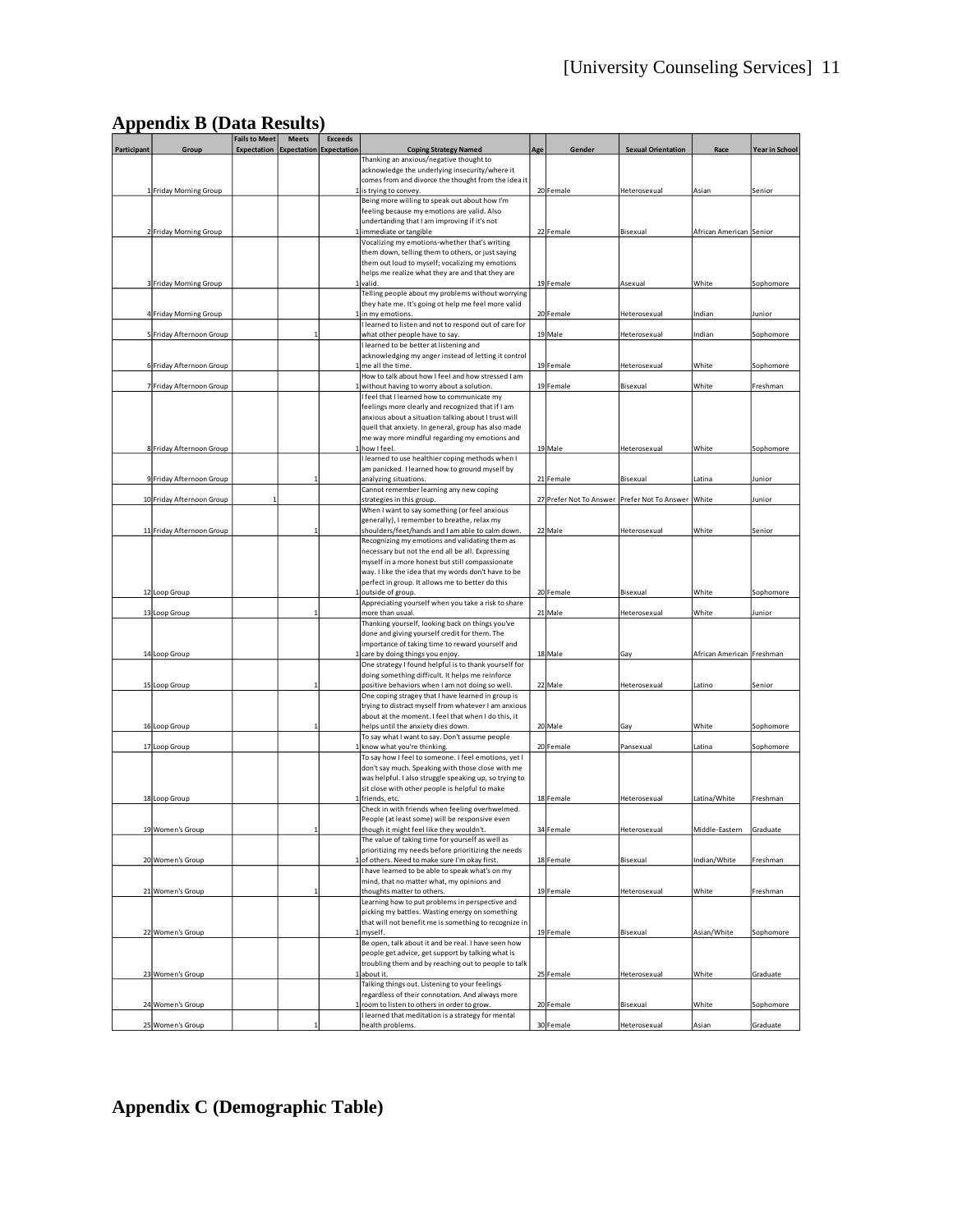| Gender                    | Count                   | Percentage |
|---------------------------|-------------------------|------------|
| Women                     | 17                      | 68%        |
| Male                      | 7                       | 28%        |
| Prefer Not To Answer      | $\mathbf{1}$            | 4%         |
|                           |                         |            |
|                           |                         |            |
| <b>Sexual Orientation</b> |                         |            |
| Asexual                   | 1                       | 4%         |
| Bisexual                  | 7                       | 28%        |
| Gay                       | $\overline{2}$          | 8%         |
| Heterosexual              | 13                      | 52%        |
| Pansexual                 | 1                       | 4%         |
| Prefer Not To Answer      | $\overline{1}$          | 4%         |
|                           |                         |            |
| Race                      |                         |            |
| African American          | $\overline{2}$          | 8%         |
| Asian                     | $\overline{2}$          | 8%         |
| Indian                    | $\overline{2}$          | 8%         |
| Asian/White               | 1                       | 4%         |
| Indian/White              | 1                       | 4%         |
| Latina/White              | $\mathbf{1}$            | 4%         |
| Latino/a                  | 3                       | 12%        |
| Middle-Eastern            | $\mathbf{1}$            | 4%         |
| White                     | 12                      | 48%        |
|                           |                         |            |
| <b>Year in School</b>     |                         |            |
| Freshman                  | 5                       | 20%        |
| Sophomore                 | 9                       | 36%        |
| Junior                    | 4                       | 16%        |
| Senior                    | 4                       | 16%        |
| Graduate                  | $\overline{\mathbf{z}}$ | 12%        |
|                           |                         |            |
| Age                       |                         |            |
| Age 18-34                 |                         |            |
| Mean                      | 21.24                   |            |
| Median                    | 20                      |            |
| Mode                      | 19                      |            |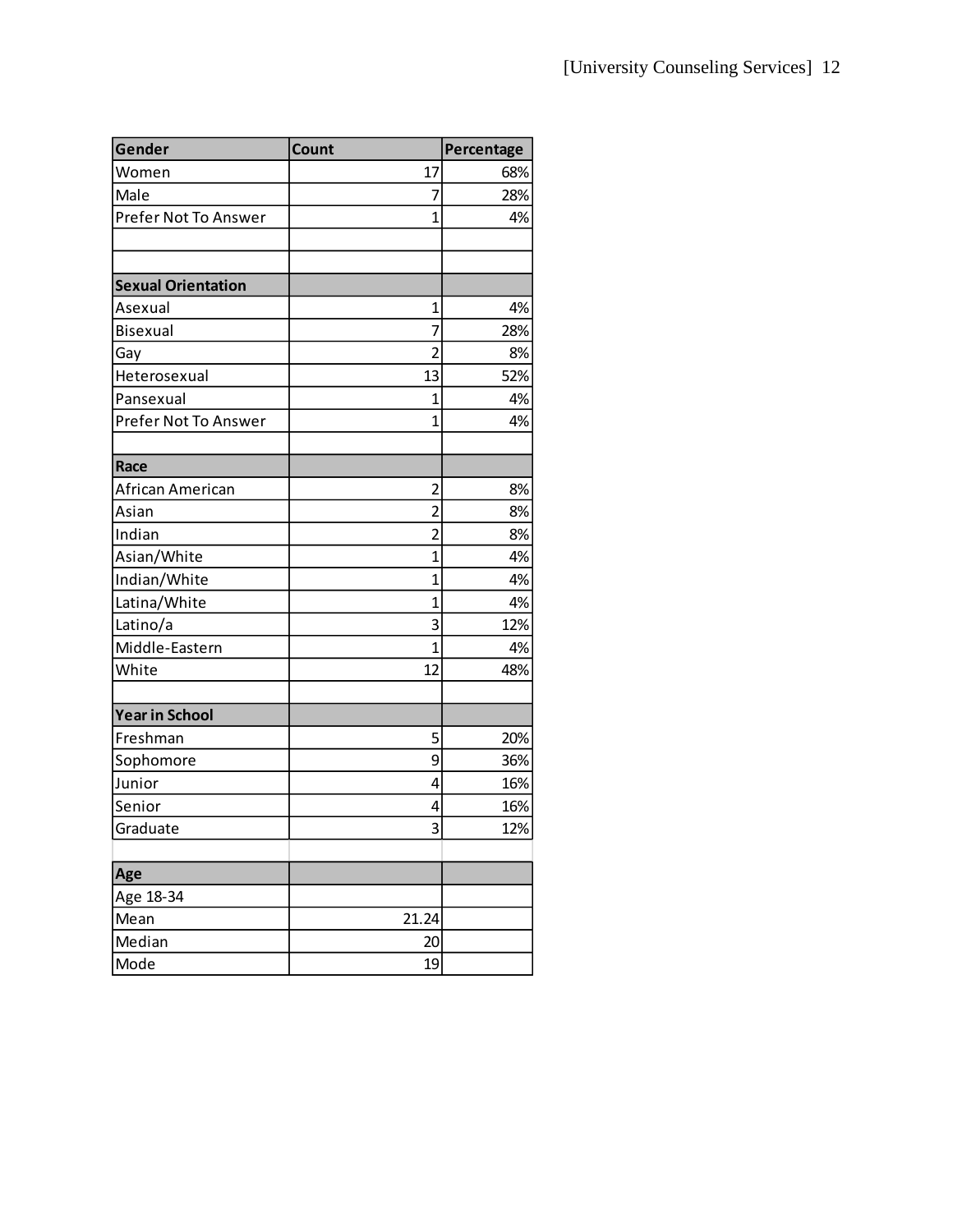# **Appendix D (Quantitative Data Results)**

| <b>Quantitative Data</b><br><b>Results</b> | <b>Fails to</b><br><b>Meet</b><br><b>Expectation</b> | <b>Meets</b><br><b>Expectation</b> | Exceeds<br><b>Expectation</b> |
|--------------------------------------------|------------------------------------------------------|------------------------------------|-------------------------------|
| <b>Number of Students</b>                  |                                                      |                                    | 15                            |
| Percentage                                 | 4%                                                   | 36%                                | 60%                           |

# **Appendix E (Demographic Data Results)**

UCS Demographic Analyses

# **Relationship between learning and age**

## **Correlations**

| <b>Correlations</b> |                        |           |           |  |  |
|---------------------|------------------------|-----------|-----------|--|--|
|                     |                        | Learning  | Age       |  |  |
| Learning Pearson    | Correlation            |           | $-.520**$ |  |  |
|                     | Sig. (2-tailed)        |           | .008      |  |  |
|                     | N                      | 25        | 25        |  |  |
| Age                 | Pearson<br>Correlation | $-.520**$ |           |  |  |
|                     | Sig. (2-tailed)        | .008      |           |  |  |
|                     |                        | 25        |           |  |  |

\*\*. Correlation is significant at the 0.01 level (2-tailed).

# **Graph**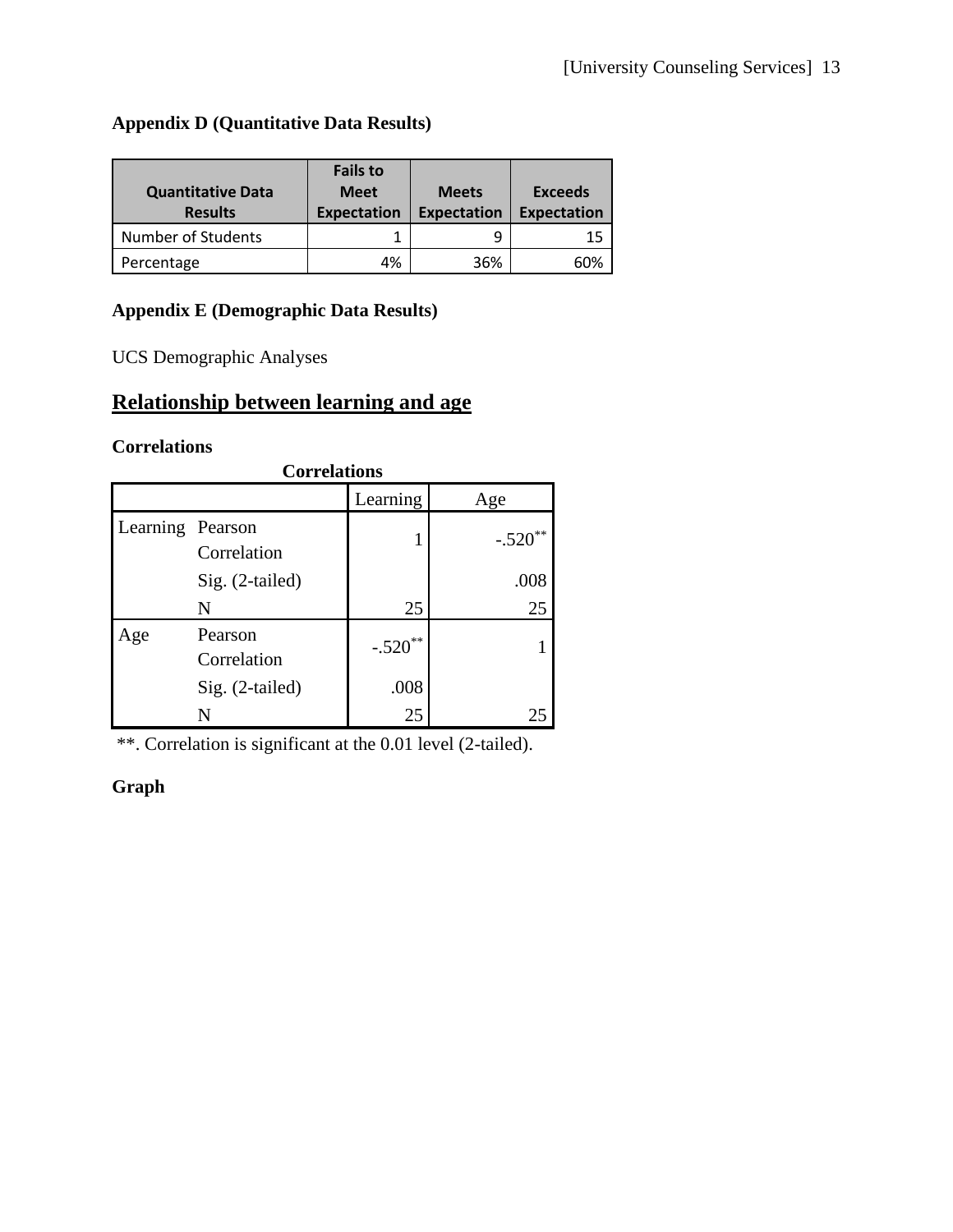

# **Relationship between learning and gender**

|        | <b>Gender * Learning Crosstabulation</b> |                   |        |           |        |  |  |
|--------|------------------------------------------|-------------------|--------|-----------|--------|--|--|
|        |                                          |                   |        | Learning  |        |  |  |
|        |                                          |                   | ME     | <b>EE</b> | Total  |  |  |
| Gender | Male                                     | Count             | 4      | 4         | 8      |  |  |
|        |                                          | % within Learning | 50.0%  | 26.7%     | 34.8%  |  |  |
|        | Female                                   | Count             | 4      | 11        | 15     |  |  |
|        |                                          | % within Learning | 50.0%  | 73.3%     | 65.2%  |  |  |
| Total  |                                          | Count             | 8      | 15        | 23     |  |  |
|        |                                          | % within Learning | 100.0% | 100.0%    | 100.0% |  |  |

# **Relationship between learning and sexuality**

|           |        | OGAUGIILY         | Learning Orosstabulation |       |       |
|-----------|--------|-------------------|--------------------------|-------|-------|
|           |        |                   | Learning                 |       |       |
|           |        |                   | ME                       | EE    | Total |
| Sexuality | Hetero | Count             |                          | 6     | 13    |
|           |        | % within Learning | 77.8%                    | 40.0% | 54.2% |
|           | LGBTQ  | Count             | ∩                        | 9     |       |

#### **Sexuality \* Learning Crosstabulation**